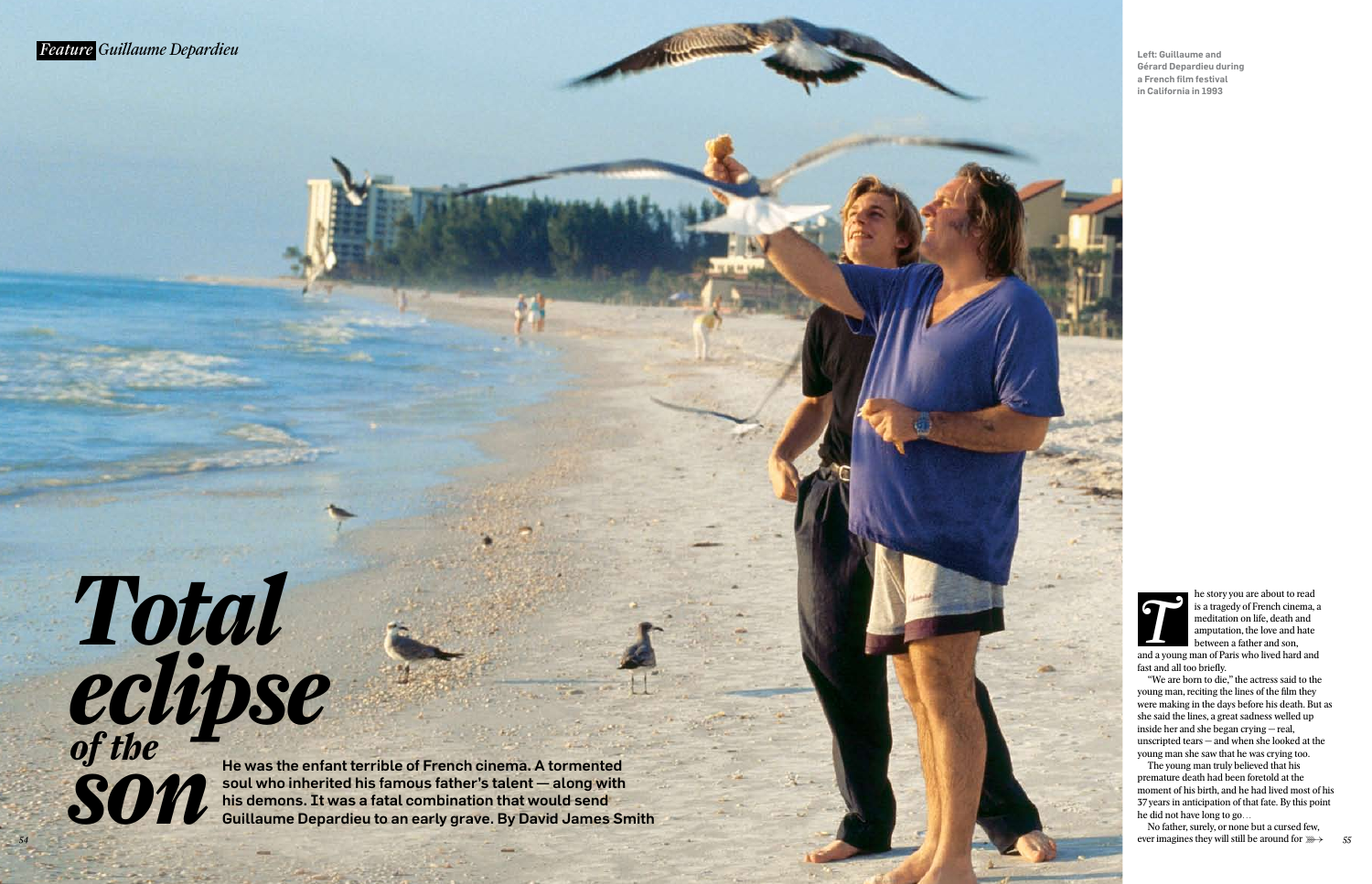their own child's funeral, but perhaps Gérard Depardieu, more than most who have faced that unenviable appointment, had some inkling that he might outlive his actor son. Despite the great chasm that had opened up between them, Gérard cannot have missed the unhappiness that enveloped Guillaume, nor his son's struggle.

On the set of the film, Guillaume complained that he had not heard from his father in a while and didn't really speak to him any more. He would send Gérard texts from his mobile, he said, to keep in touch. But his texts had not been answered. It was the same with his actress sister, Julie. He sent her texts, but she did not reply. Those unanswered texts awakened unhappy childhood memories of the years, from the age of four onwards, when his father was away being famous and his mother was also busy working, and Guillaume would be at home with his sister, who kept herself locked away in her bedroom.

hours during takes, drinking weak coffee, and, then, when a break in filming occurs, is treated to hurried interviews that elicit bland platitudes — "We're a little community here", "Everyone's working very hard", "It's a fascinating story" from the film's leading actors.

uillaume seemed especially raw that diliaume seemed especially raw that<br>morning in early October, a few weeks<br>ago as he paraded his soul in front of the ago, as he paraded his soul in front of the two women journalists who were visiting the set of the film. A press visit to a film in production is ordinarily a routine, if not dull, affair in which the unwelcome guest gets to stand around for long

This film could have been written for him. L'Enfance d'Icare (The Childhood of Icarus) was a modern reworking of the Greek myth in which the father makes his son wings of feather and wax but warns him not to fly too close to the sun. Icarus gets carried away with the thrill of flying, ignores his father's advice and soars too near to the heat. The wax melts, the feathers burn, Icarus plummets into the sea and drowns.

Alexandra and Flori, the two Romanian journalists, must have expected more of the same when they answered the invitation to attend Castel Film Studios — the place where Cold Mountain and Borat had been made — on the outskirts of Bucharest on October 2, 2008. Instead they got the unvarnished, possibly unhinged Guillaume Depardieu in what would be the last interview before his death. Quite why Guillaume had chosen to become

brandishing two guns at a waiter. The incident had been smoothed over, and Guillaume — no stranger to gun incidents — had escaped without so much as a fine.

It quickly became apparent to the first visiting journalist, Alexandra Olivotto, that Guillaume "was completely nuts", while her colleague Flori Ciuverca saw him as a "really, really sad person", "deeply unhappy", if a little unpredictable.

an actor, competing in the same arena as his father when he claimed to have spent most of his life trying to escape from his shadow, is hard to comprehend. He had not yet equalled or surpassed Gérard's success but was liked and respected as an actor in Europe, and was still busy, despite having endured the amputation of his right leg in 2003.

Guillaume lacked none of his father's intensity of performance, however.

Guillaume had taken his girlfriend, Réjane Tremel, and her son, Sean, with him to Romania for filming and, instead of staying in a luxury hotel with the rest of the crew, he had opted to live in a motorhome, sleeping in different locations, sometimes in nearby woods, and driving the motorhome to the studios each day.

> eight years of his life as a street musician. He spoke of his seven-year-old daughter, Louise, from his failed marriage to the actress Elise Ventre. He had been in survival mode since Louise was born, and it tore him up inside that he now only saw her on the occasional weekend. Death was constantly on his mind, he said. "Life invites death. In my family we've all learnt to die with dignity. After all, we have God in our name." *Par Dieu* means literally "by God" or, in the old French exclamation, "my God!" "From time to time I lose my head, I'm not sure what's going on, because of my amputation and that's always present in the film."

Réjane told The Sunday Times Magazine that Guillaume liked living close to nature, away from the stress of city living. In the early days of filming he had been full of the joys of life, she said, wanting to sing, to make music, to act, to recite poetry and to celebrate all the good things in life. If this was so, something must have gone badly wrong. In mid-September, according to a reliable family source, Guillaume had been arrested in Bucharest while naked and

> "Guillaume loved making the film in Romania and was certain it was going to be a success," Réjane said after his death. "The amputation was always with him, however. He used to go on about how he had to wake up with it every day. It



The amputation and the reasons for it are part of Guillaume's painful history. But there was something else, which the Romanians did not understand when he first mentioned it.

He told them he had left France to live in exile because of the French president, Nicolas Sarkozy, whom he referred to as "Sharkozy" and said he despised. "Sharkozy is from a filthy nobility. I have every reason to be anti-Sharkozy. I'm not going back to France until the 2012 election, when I'm standing for president. I'm very serious."

> "My mother took Distilbène," he repeated. "Now you understand why I'm losing my mind." If Guillaume was the *enfant terrible* of  $\ggg$

Perhaps Guillaume's antipathy towards the French president was, in part at least, personal. He had recently married Guillaume's old friend Carla Bruni, who hailed from the same Left Bank world — the Rive Gauche — as Guillaume.

Whatever the reason, Guillaume said he was keeping on the move, not letting "people" find out where he was, as if "they" were after him. "I was in the army, you know — I was in Bosnia." He had not been in the army, had never been in

Bosnia. In an expression of serious "paranoia", he suggested he had been targeted by French government snipers because of his involvement in dissident broadcasts.

He referred to Réjane as his wife and spoke of her child as his own son. He then told the journalists he had just cheated on her. He went off and came out again, this time appearing without a shirt, which revealed a torso covered with bruises and tattoos. Were they bruises from fights, or what? The journalists had no idea. They could see what they took to be the unhealed scars of injection marks on his arms — a further indicator, perhaps, that he had been continuing to take drugs, despite their effect on his health.

"It looked like the body of a 50- or 60-yearold," said Alexandra, "not a pretty sight." His hands shook and his voice quavered. Later they

Guillaume was not quite so lumpy or physically imposing as his father, his nose not quite so bulbous, though clearly inherited. *56* PREVIOUS PAGES: RICHARD MELLOUL/CORBIS. THESE PAGES: CLOCKWISE FROM CENTRE: RICHARD MELLOUL; CAMERA PRESS; CORBIS

watched as a make-up artist struggled to apply make-up to his face as his eyes kept watering. When filming was finished, he began drinking beers and smoked handmade cigarettes, the journalists wondering if they were spliffs or simple roll-ups. Meanwhile, Guillaume jumped from one theme to the next. He needed to keep a cool head, he said, or he would kill himself.

Réjane would later describe the intensity with which he lived through the film as well as acted in it, which she saw as his devotion to his art, bringing the script home in the evenings so that they could work on rewriting his lines together overnight. He told her the difference between him and his character was that he knew his limb could never grow back.

n general terms, his life had not been rosy. He had been born in a poor but happy area of Paris, and when his father began to earn money he became rich but unhappy. His paternal great-grandmother and grandmother had both been witches — a white witch and a black witch — and they wanted to induct Guillaume into witchcraft when he was born, but he had chosen music instead, spending *I*

was not easy to live with. It's very hard to wake up every morning with just one leg. He used to go on about the little things which he couldn't do, like walking on sand, on sand dunes. We agreed that we would have loved to do this together, but could not."

The whole interview was like this, they said: they had not probed for confessions or personal revelations; they simply poured forth from him, as if he could not keep them in.

They were asking him an innocuous question about what it was like to collaborate with Romanian actors. Instead of coming up with a bland platitude about how lovely Romanians were to work with, he said, in a complete non sequitur, that his mother had taken the drug Distilbène during her pregnancy with him. "It was given to women to help them keep their babies, but it made women infertile and made men prone to suicide," he explained.

 *'The amputation was always with him. It's hard to wake every morning with just one leg. He'd go on about the little things he couldn't do'*

**Left: Guillaume aged 32,** 

**two months after his leg was amputated in 2003 Above : an early picture of father and son. Guillaume said Gérard was often away during his childhood**

**Right: Guillaume, aged 25, with his father, mother and sister, Julie, in 1996**

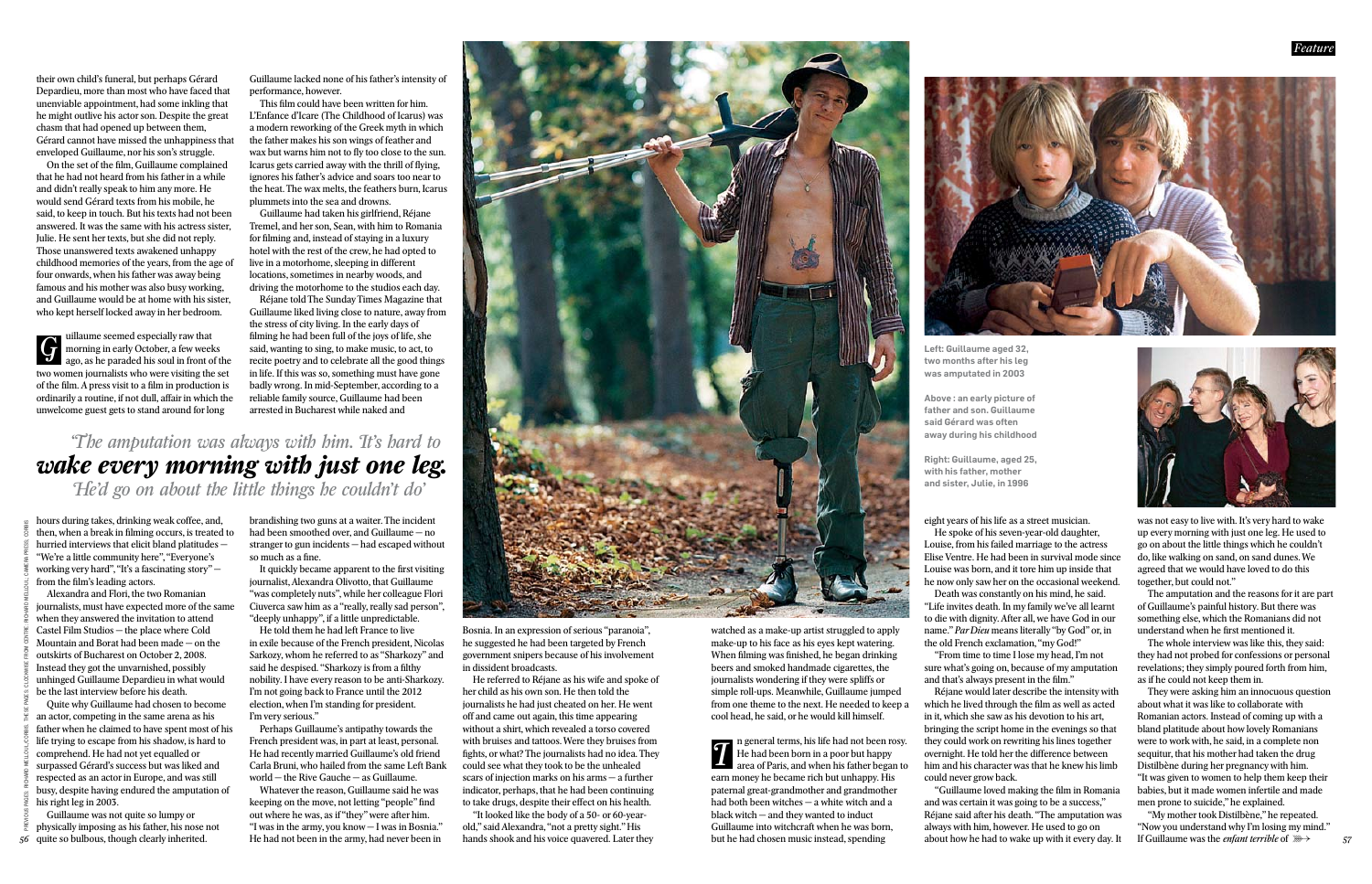*59*

French cinema, as Paris Match was so fond of describing him, there is no doubt who passed on the title. There were clear similarities between father and son, still apparent even as they drew apart from each other, riven by differences in their approach to life. The Sunday Times Magazine was told by someone close to the family, who did not wish to be identified, how furious and disappointed Guillaume had been when Gérard bought him a Rolex Oyster gold watch. Had his father never noticed he did not wear a watch? Besides, ostentatious jewellery was not Guillaume's style. He was all bohemian chic and professed no interest in material possessions (except, apparently, drugs and weapons).

Guillaume lived in what was described to us as an "outhouse", loaned or rented to him by his mother, Elisabeth; it was part of her separation settlement from Gérard. The "outhouse" is, in fact, a quaint cottage with shuttered windows and a front door opening on to a back street in Bougival, the Paris suburb Gérard had colonised in the late 1970s, owning at least three properties there at one stage.

Meanwhile, he continues to make films at an alarming rate, with some 20 projects started, completed, released or lined up over this year and next. He remains the greatest film star in France, his life a national obsession there, much of it played out in the media, especially the bitter disputes with Guillaume, who had, among many other accusations, publicly criticised his father for being obsessed with money.

Bordeaux and Languedoc, and beyond France in Spain, Morocco and Argentina. Gérard has opened two expensive restaurants in Paris, within a stone's throw of each other, across Gaillon Square in the grand 1st arrondissement. The restaurants — La Fontaine Gaillon and L'Ecaille de la Fontaine — carry the

> black market, handling a gun, involved in petty car crime and theft, referring to himself as a *pétarou*, a firecracker, always fighting and stealing and once getting his nose broken while sparring with a boxer. He left home in his early teens and lived for a while with two prostitutes, fancying himself as a minor gangster, then living as a beach boy in Cap d'Antibes before being captivated by films and theatre and going off to

famous, with the 1974 Bertrand Blier film Les Valseuses (Making It). As he has often said, he was poorly prepared for fatherhood, and thinks he was too young to have children when he did. He once told Paris Match: "I was still uncultivated, in the middle of educating myself. I had no framework, no principles, no wisdom. My only model for being a father was my father an illiterate on the margin of society."  $\ggg$ 

subtlest traces of their owner's presence. He was said to have invested in oil exploration and to have got on to the well-paid international lecture circuit, like Bill Clinton and Tony Blair. His fame had given him access to a surprising range of powerful figures, from Pope John Paul II to Fidel Castro, both of whom he was said to be close to. He used to call his friend Princess Diana "*ma vrai reine*" (my true queen).

Gérard's own background was certainly poor and dysfunctional. His father, Dédé,

characterised as a drunk and a dreamer who played no positive role in Gérard's upbringing, must have brought shame to his son, who has described how he sometimes found his father asleep in the gutter as he walked to school.

Gérard was the third of six children, born in 1948, the year his mother, Lilette, told him she had hoped to travel and had been disappointed to find herself pregnant again. She also told him she had tried to terminate the unborn Gérard with a knitting needle. The family home had been a place of shouting and disharmony, with no meaningful dialogue, according to Gérard, many things left unsaid, or never discussed, not least among them the revelation that Dédé's mother had carried on an affair over many years with Lilette's father. As Gérard once put it in an interview with Le Monde, "They f*\*\*\**ed, all the time. It left the family shell-shocked, confused, knocked for six. What it meant was, my grandparents stole my parents' love."

He has often spoken of his early years as a *voyou*, a hoodlum, wheeling and dealing on the



of his famous name, and Gérard was dismissive, simply telling him he had better change his name. Asked if he lived like the son of the famous Gérard, he replied: "No, I was in total anonymity. I invented plenty of identities, lots of lives… It was my freedom, my gasp of oxygen. I was firmly Arsène Lupin [one of the aliases he used, the name taken from a hero of French literary detective fictionl."

Paris to try to become an actor, soon working regularly without any great success.

In 1971, when he was 22, Gérard married Elisabeth, who was seven years older. Their first child, Guillaume, was born in April 1971. Maybe Elisabeth had suffered an earlier miscarriage or there was some other medical problem; she has never spoken about it. But, for whatever reason, she was one of around 160,000 French women who were prescribed and took Distilbène (diethylstilbestrol) before it was banned in 1977 (six years after it had been banned in the US).

> went to his place, to a sordid bedroom. The first time, that was it, he paid me 500 francs [50]. Afterwards I went a lot further!"

The drug was meant to protect against miscarriage and maintain risky pregnancies, but it soon became apparent that babies were being born with genital defects. Later, other problems began to reveal themselves in the babies, including infertility, cancers and psychiatric problems such as depression and schizophrenia.

Réjane told us that Elisabeth "has always been deeply upset about having taken this drug, and about the effects it has on her family. She regrets ever having taken it".

The precise impact on Guillaume is unclear. He would often say he was born with bones sticking out in the wrong places and needed a series of 17 operations, "all of them in vain". Perhaps the clearest account came in the book Tout Donner (Giving Everything), which he published in 2004 as a series of interviews, seemingly unstructured and meandering, with the French TV presenter Marc-Olivier Fogiel.

Fogiel asked Guillaume why he wasn't more conventional. This was the reply: "My mother took a medicine, Distilbène. I had body malformations, extra bones. And so I had lots of operations, such as an operation on my sex organ. I refused an operation on my bones — but I always had an extra bone. From the start I wasn't normal. I wasn't like the others. From a young age I felt different." Gérard, meanwhile, was about to become

Guillaume appeared in French films with some consistency and had some success — he won a French "Oscar", a César, for his role in Les Apprentis (The Apprentices) in 1995, and was twice nominated in other roles — but he could not stop getting into trouble.

He was back in prison in 2001, after again driving while drunk. He had married a would-be actress, Elise Ventre, a year earlier, but they separated shortly after their daughter, Louise, was born. Not everyone had approved of Elise we were told the marriage had run into trouble because she wanted a show-business life and was too interested in the family name and the prospect of joining an acting dynasty. "She thought she would end up as another Brigitte Bardot-type figure," we were told.

In 2003 Guillaume was arrested after threatening a man with a gun at a bar in the Normandy town of Trouville. The man insulted him in some way, apparently saying  $\hbox{\#}\to$ 

**Left: in L'Enfance d'Icare, the fi lm he was making just before he died**

*'I was uncultivated, I had no principles, no wisdom. My only model for being a father was my father — an illiterate on the margin of society'*

AFP/GETTY



*Feature*



Guillaume always gave the impression that he was left to get on with life and hence found his way into trouble. He had been difficult to handle even before his father became famous, he said in his book, not sleeping, getting up at 4am, making his breakfast, stamping around the house.

With hindsight, perhaps, these were early signs of the psychiatric disturbances that would trouble him as he got older, the legacy of Distilbène. But, really, it is impossible to say with certainty, especially when other factors were feeding his distress. He remembers moving to the big house in Bougival and how he felt even more alone and not like "normal" children who were always able to be with their fathers.

He described in his book how he told Gérard that children at school were teasing him because

He began taking drugs when he was around 14, graduating from glue-sniffing to cocaine and heroin, apparently a lifelong habit he found hard to break. He said he was into "self-mutilation".

Not just self-mutilation, but self-abasement too. Just imagine being a father often absent from home and reading this about your son's early teenage years: "I started earning money this way one evening when I missed my train home from school. I must have been 15. I was accosted by a man at the station who said, 'You have the air of a misfit.' I said to him, 'I've missed my train, I'm in the shit, I don't know what I'm going to do, I haven't a coin on me,' and he said to me, 'Good, come, I can give you a bit of bread for a taxi. In the meantime, let me offer you a drink.' At this moment, I understood fully. We

With help from a contact close to the family, The Sunday Times Magazine was able to reconstruct Guillaume's rap sheet, the history of his criminal activity, beginning in 1987, aged 16, when he was caught robbing a postbox. In 1992 he was arrested after going to the magazine publishing house Prisma Presse and destroying its switchboard — one of Prisma's magazines had printed something scurrilous about Gérard, Later that same year, Guillaume was caught in a heroin deal. His mother, Elisabeth, attended court but Gérard was away filming. Guillaume was sent to jail, serving three months. His father came to visit him just once in prison. "I'd rather he hadn't come to see me there," the son said. Guillaume had been banned from driving in 1995, when he was out illegally on his motorbike, passing through the St Cloud tunnel in Paris just as a suitcase fell from a car ahead of him into the path of his bike. He crashed and badly damaged his leg. Over the next eight years, he would face a series of operations to try to correct the leg, and later claimed to have contracted a hospital

"superbug" during one stay for surgery. The leg became so badly infected, he would say, that he lived in constant pain. In 2003 he decided to have the leg amputated. But perhaps a superbug was not to blame. The Sunday Times Magazine was told that Guillaume missed several stages of the treatment to his leg and continued to deplete his health with drink and drug abuse, and it was this that put his leg injury beyond repair.

In 1996 Guillaume told an interviewer he had looked death in the face 11 times, in three bike accidents and eight drug overdoses. He was then 25. The interviewer noted his "cadaverous" appearance and the ever-present Gitane dangling from his lips.

Like father, like son. Gérard is said to have survived 17 motorbike accidents and a plane crash on the tarmac at Madrid airport. He is prone to roll up his trouser leg to show off his scars, just as Guillaume might roll up his trouser to reveal his prosthetic limb. It was Gérard's own massive intake of wine and Gitanes that led to quadruple heart-bypass surgery in the 1990s.

e don't know when or even how Guillaume met Réjane Tremel, as she would not tell us, saying it was a secret between her and Guillaume that she would always keep. The only clue was that their meeting had something to do with art — naturally  $-$  and specifically involved a painting. "I had a lot of time for painting a few years ago and this brought me very close to Guillaume. That's how our relationship started." *W*







**Left: Guillaume's mother and sister at his funeral, on October 17, 2008** 

**Below left: Guillaume's seven-year-old daughter, Louise, at his funeral**

 *He remembers moving to the big house and how he felt more alone. Not like other children who were able to be with their fathers*

TOP: AFP/GETTY. BOTTOM: AFP